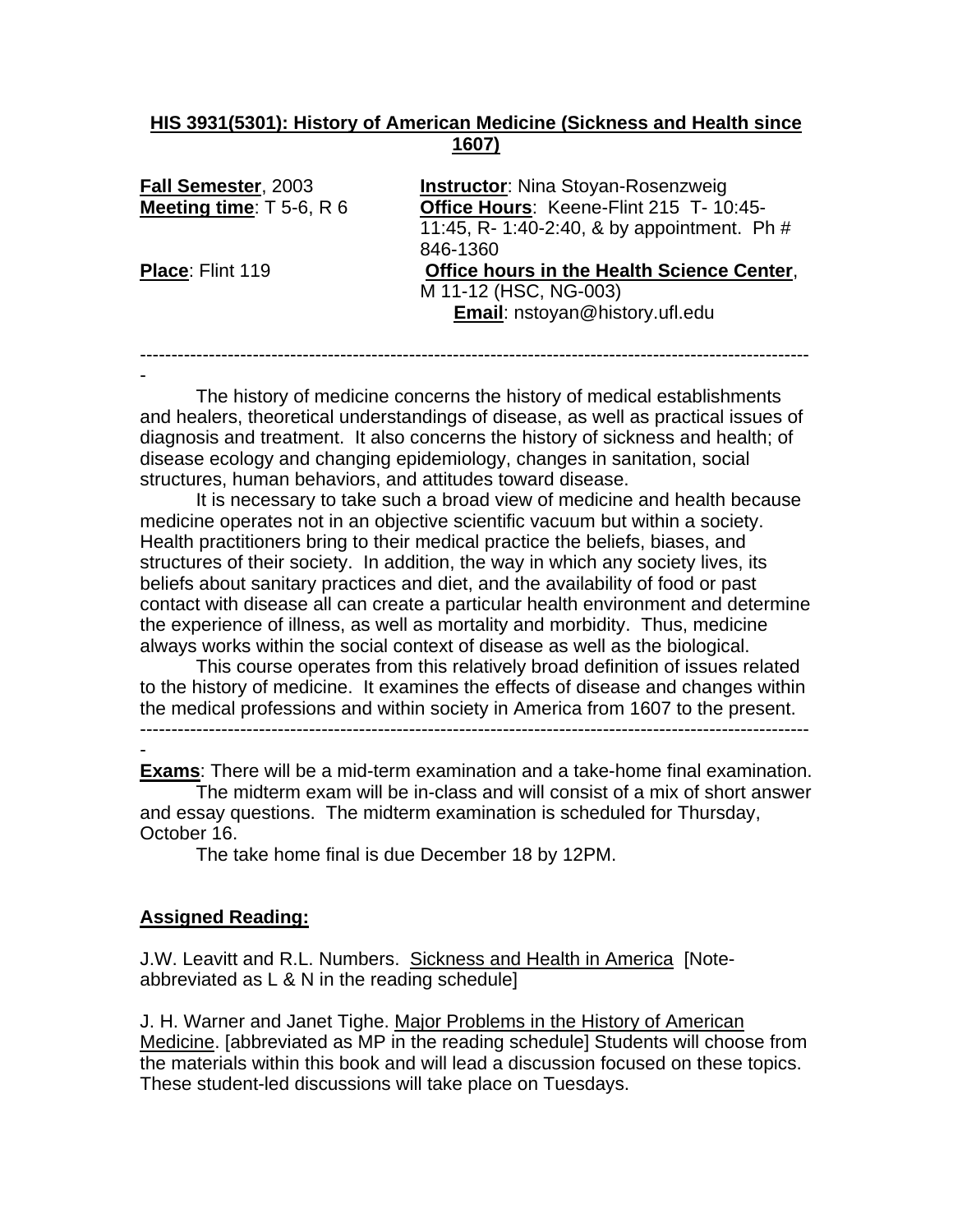Charles Rosenberg. The Cholera Years.

Martin Pernick. The Black Stork: Eugenics and the Death of "Defective" Babies In American Medicine and Motion Pictures Since 1915.

Allan Brandt. No Magic Bullet.

**Readings and discussion**: Class consists of a mix of lecture and discussion, and students will receive a list of study questions for each week's reading. Each student should be prepared for in-class writings based on the question and readings for each week. Each student also will be responsible for leading a discussion of material- in a group- from the text Major Problems in the History of American Medicine (specific details will be provided).

### **Writing assignments:**

There will be a term paper, 7-10 pages, due November 25 by 5PM, on a topic chosen from materials in the book "Major Problems". Students will skim the material in this book and turn in their choices by September 9. Each student will submit a list of 5 sources by September 30.

| Grading: | 30% attendance and participation=<br>-Includes in-class writings | 300 pts   |
|----------|------------------------------------------------------------------|-----------|
|          | 15% midterm examination=                                         | $150$ pts |
|          | 25% final examination=                                           | 250 pts   |
|          | 15% term paper=                                                  | $150$ pts |
|          | 15% discussion presentation=                                     | $150$ pts |
|          | $Total =$                                                        | 1000 pts  |

The final grade will be based at least in part on the performance of the entire class but, roughly speaking, the grades will be assigned in this way:

| $930 - 1000 = A$    | $780 - 799 = C +$ |
|---------------------|-------------------|
| $900 - 929 = A -$   | $700 - 779 = C$   |
| 880-899=B+          | $670 - 699 = D +$ |
| $800 - 879 = B$     | $600 - 669 = D$   |
| Less than $600 = F$ |                   |

Any material not completed will be given an F. The grade for late material will drop for each day the assignment is late; late papers will be accepted only if permission was requested and received before hand.

Grading for class participation and attendance will be as follows. Each student has two "free" absences that will not count against the final grade (note, though, that since Tuesday is two periods that missing Tuesday counts as 1.5 absences). Each absence after 2 will result in 15 points being subtracted from the 100 points dedicated to attendance.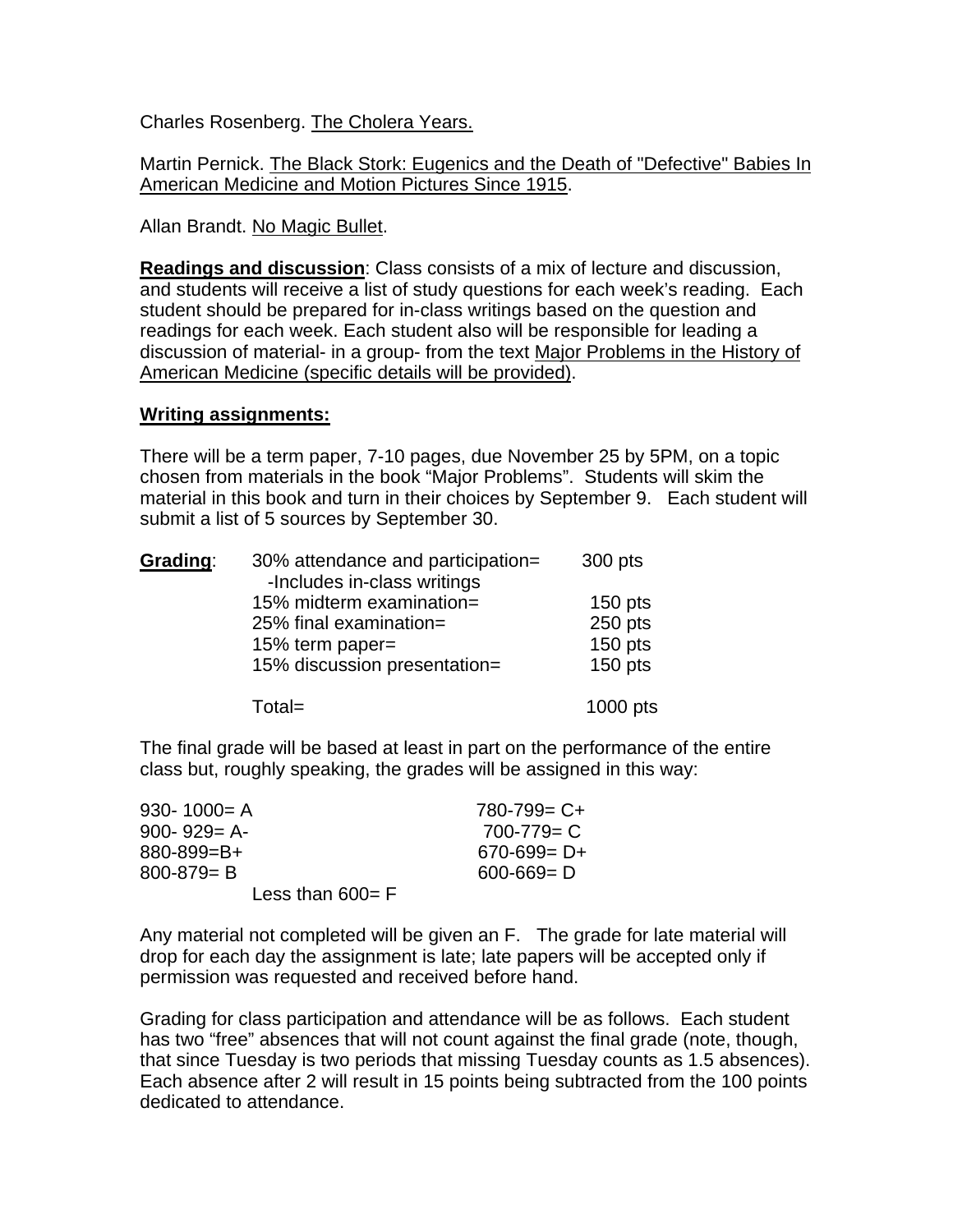The participation grade obviously depends partly on attendance but participation will not be graded based on "correctness" of written or spoken responses. Instead, it will be the result of willingness to contribute to discussion as well as familiarity with the reading.

#### **Plagiarism**

In writing papers, be certain to give proper credit whenever you use words, phrases, ideas, arguments, and conclusions drawn from someone else's work. Failure to give credit by quoting and/or footnoting is PLAGIARISM and is unacceptable. Please review the University's honesty policy at http://www.dso.ufl.edu/judicial/academic.php

Plagiarism or cheating will be punished severely. If there are any questions concerning the format used for citing sources- especially Internet sources, see the instructor.

-----------------------------------------------------------------------------------------------------------

-

## **Readings and Schedule of Topics to be covered in this course:**

#### **Weekly topics and readings are noted. Note that discussions of material from Major Problems will take place on Tuesdays.**

[Please note that this schedule is subject to change. If you miss class please contact the instructor or a classmate to verify the readings]

## Week I August 26<sup>th</sup> & 28<sup>th</sup> Disease pools and Emerging Diseases: childhood **diseases and the conquest of America**

Does the concept of different disease pools make sense? In your opinion, how did virgin soil epidemics in the Americas affect the outcome of European conquest?

> Reading: *MP Ch 2- documents 1 & 7 and Calloway essay.*  Recommended readings available- see instructor.

### Week II September 2<sup>nd</sup> & 4t<sup>h</sup> Origins of Western medical thought: why are **we in a "bad humor?"**

 Recommended Reading(see instructor):"*Arab Roots of Western Medicine," Plato, Cult of Asclepius, Hippocrates* 

 We consider Greek medical theory to be "naturalistic." What does that mean? What is the significance of this approach to disease causation, and this approach to treatment?

### **Colonial Medicine: Breaking the bonds of empire?**

Reading: *L & N Ch. 3* 

How did American medicine differ- if at all- from European practices? Were differences due to cultural divergence or to the "away from the center effect" that we see in rural areas of Europe at the time? What role did contact with other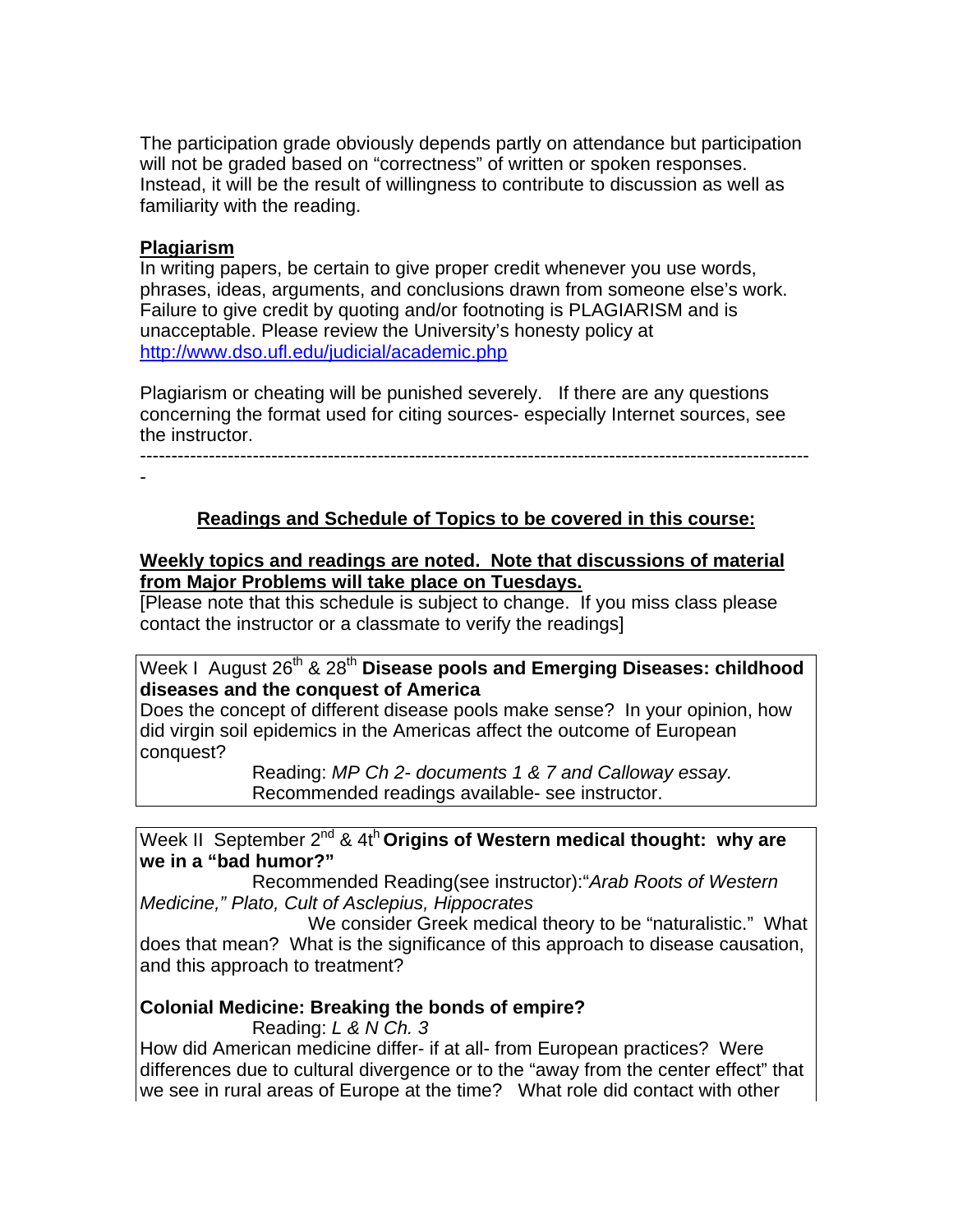cultures- Native American and African healing traditions- play in separating American medicine from European?

## Week III Sept. 9<sup>th</sup> & 11<sup>th</sup> **Health in early America and Response to change: smallpox inoculation controversies**

 Reading: *MP Ch 2 Documents 2, 3, 4, 5, & 6 and Blake essay*. Recommended readings available.

What was the basis for the objection to smallpox inoculation? How does inoculation differ from vaccination? How did inoculation controversies reflect social status and place in Puritan society? Do you think the origins of the practice- learned from African slaves- affected original reception of the idea?

## **Healers in America: folk medicine traditions**

Recommended readings available

## Week IV Sept 16<sup>th</sup> & 18<sup>th</sup> Medicine in the New Republic & Healers in America: **"Regular" practitioners and causes of disease- yellow fever**

Reading: *MP Ch 3*

During the yellow fever epidemic in Philadelphia, Benjamin Rush's heroic treatments became associated with one political party, while the bark and tea treatment became associated with Jefferson's Democratic Republicans. How does medicine and medical treatments reflect social and cultural beliefs rather than biological reality?

**Disease and the environment and disease environments: Health on the plantation** 

## Reading: *L & N 22 & 28*

The African slaves living on plantations experienced a different disease environment than their owners. What was the nature of this difference, and how did slaves attempt to resist the culture- and medicine- of their owners?

# Week V Sept 23rd & 25th **Disease environments and the diseased**  Reading: *MP Ch 4*

 Rosenberg- *The Cholera Years (First half for Tuesday, second half for Thursday)* 

How did disease environments differ depending on factors such as wealth and control individuals had over their work patterns, etc?

## **The Diseased: who is responsible for illness? & Who gets treatment?**

Have attitudes toward this issue changed? How have they changed? How do attitudes change when medical discoveries find specific causes for a disease? Is there a greater tendency to blame the sufferer when the causes of a disease are unknown?

Week VI Sept 30<sup>th</sup> & October 2<sup>nd</sup> Healers in America: Regulars and irregulars Reading: *MP Ch. 5 and Ch 3, Doc 8 L & N 14*  **Women in Medical Practice and women as patients**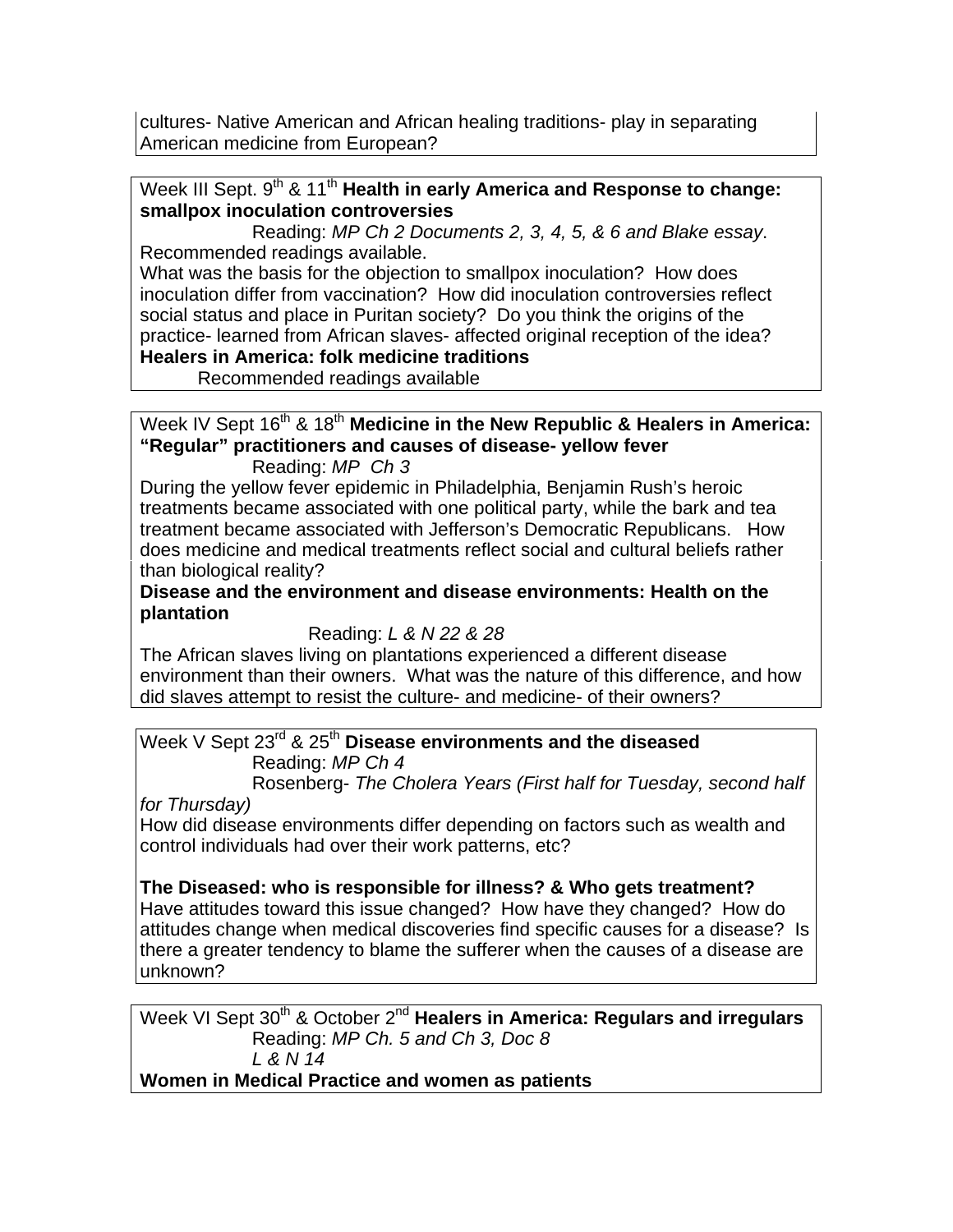How did gender and perceptions of gender affect treatment of women's illnesses? Or even the creation and description of illnesses specific to women? Why did EMT make it possible for women to find a place in medicine in the 19th c medical field? What problems did women encounter when they struggled to enter the medical profession in the nineteenth century? Did that century see a rise in women's status with regard to the medical profession?

Week VII Oct. 7<sup>th</sup> & 9<sup>th</sup> Sanitation and war Reading: *MP Ch. 6*

#### **19th century revolutions: Environmental-moral therapy and reform** Reading: *L & N 21*

What was this paradigm? How did it differ from scientific medicine? Who were the reformers? Why might women have played a prominent role in this type of reform?

Week VIII Oct 14<sup>th</sup> & 16<sup>th</sup> 19<sup>th</sup> century revolutions: Environmental-moral **therapy and reform**

Reading: *L & N 34; Doc. 5 only(MP Ch 4)* 

*October 16- MIDTERM EXAMINATION* 

Week IX Oct 21<sup>st</sup> & 23<sup>rd</sup> 19<sup>th</sup> century revolutions- science and medicine Reading: *MP Ch 7*

 What characterized "scientific" medicine? In terms of technology, funds, and knowledge, what would be required to propagate such medicine? What was the fundamental difference between the older, humoral theory and its treatments, and the approaches taken to find specific causes for specific diseases?

**19th and 20th century revolutions- changing treatments** 

Reading: *L & N 5 or 6 (your choice)* 

# Week X Oct 28<sup>th</sup> & 30<sup>th</sup> 19<sup>th</sup> and 20<sup>th</sup> century revolutions- Authority and **Healers in the 19th and 20th century**

Reading: *MP Ch 10*

 What defined a physician? How did a quest for professional stature change the role of physicians in medicine? **Midwifery** 

Reading: *L & N- 4 or 15 (your choice)* 

How did the focus on professionalization, and the change in doctor's roles, affect the status of midwives in America?

Week XI Nov. 4<sup>th</sup> & 6<sup>th</sup> 19<sup>th</sup> century revolutions- Medical education Reading: *MP Ch 9*

 What aspects of American society (such as Jacksonianism) helped to shape medical education and (lack of) licensing laws in the  $19<sup>th</sup>$  century? What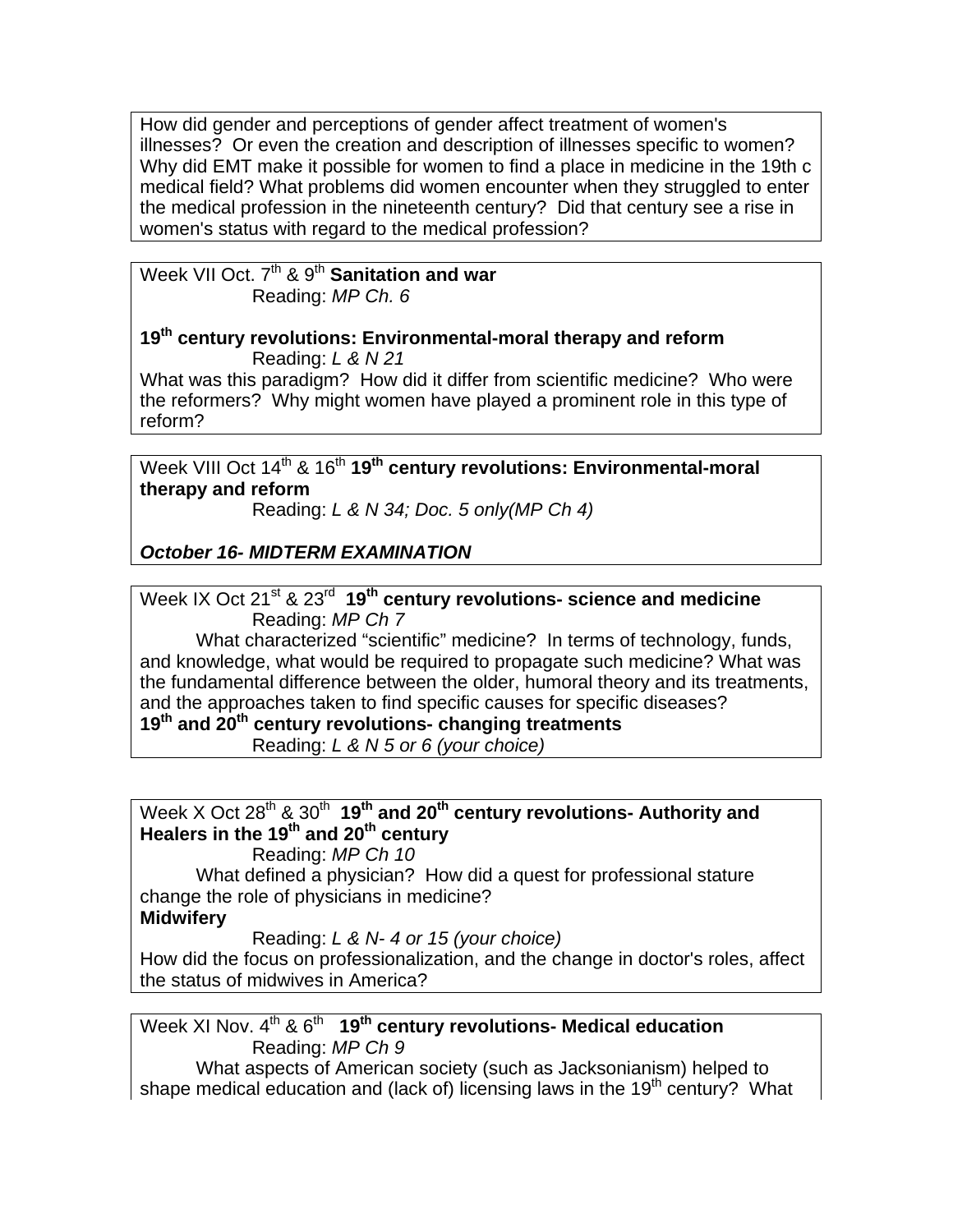societal changes helped to fuel the intensification and standardization of medical education?

## **19th and 20th century revolutions: eugenics and the increasing role of gov in health care**

Reading: *Pernick- The Black Stork* 

How did social factors- immigration, urbanization, industrializationcontribute to the rise of eugenics? How did eugenics reflect global changes, as well as specific structures of each society in which eugenics programs developed?

Week XII Nov 11(Veterans Day- no class) November 13<sup>th</sup>

**19th and 20th century revolutions- changing treatments and expectations & eugenics** 

Reading:*MP Ch 8 & 11* 

How did better understanding of genetics, in addition to the reaction against Naziism after WWII lead to the rethinking of eugenics?

Week XIII Nov 18<sup>th</sup> & 20<sup>th</sup> 20<sup>th</sup> century revolutions: Increasing role of gov. in **health care- insurance and government funding of research.** 

Reading: Reading: *MP Ch. 13 & 14*

Thursday: *L & N 17* 

What aspects of changing sanitary and medical systems require more of a government presence? Why? How did Americans react to the idea of medical insurance in the early  $20<sup>th</sup>$  century, and why? Why did research funding originally fall under a government umbrella? How did FDR affect the face of research funding?

**Ethical issues in medical research- Tuskegee** 

Reading: *L & N 24* 

What happened with Tuskegee and why? How did social attitudes define the nature of this research project and treatment of the people who became experimental subjects?

Week XIV Nov. 25<sup>th</sup> Increasing role of gov. in health care- public health and **individual rights and medical research**

Reading: *MP CH 12* 

 *L & N 36* 

With the increasing power of government, knowledge of sanitation/quarantine efficacy came greater challenges to individual rights- how did they play out in situations like Typhoid Mary?

Week XV Dec. 2<sup>nd</sup> & 4<sup>th</sup> **Funding and disease- Polio and attitudes toward disease & the diseased** Reading: *Brandt- No Magic Bullet L & N 35 & 1*